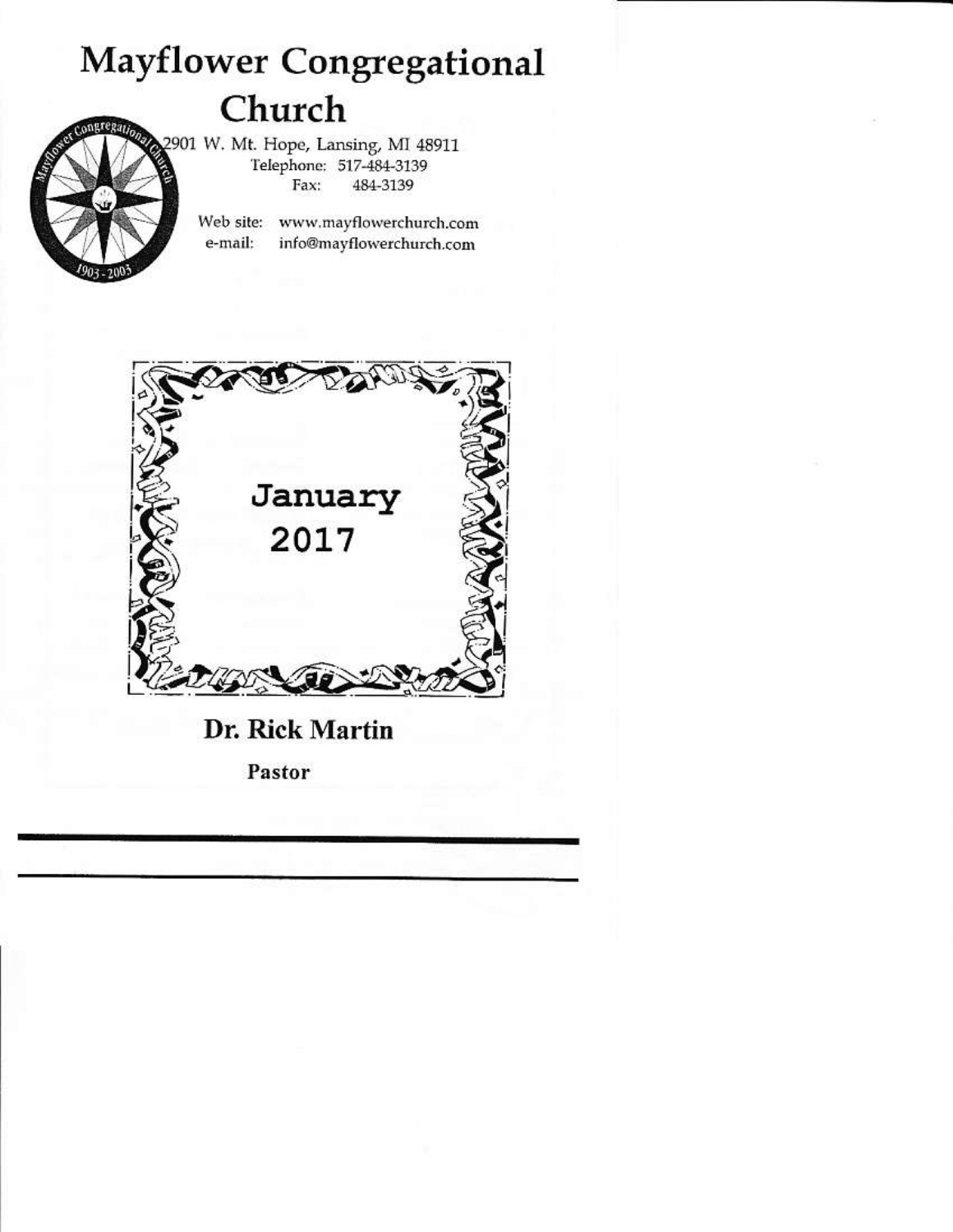|      | It's happening in<br>January        |
|------|-------------------------------------|
|      |                                     |
| 1/1  | New Year's Day                      |
| 1/5  | No Choir                            |
| 1/8  | Communion                           |
| 1/13 | Trustees 10 am                      |
| 1/14 |                                     |
|      | Second Saturday<br>Supper -5:00 pm  |
| 1/15 | -Deadline for May<br>- flower Notes |
|      |                                     |
|      | Prudential Council                  |
|      | Noon                                |
| 1/19 | No Choir Rehearsal                  |
| 1/29 | Annual Meeting                      |
|      |                                     |
|      |                                     |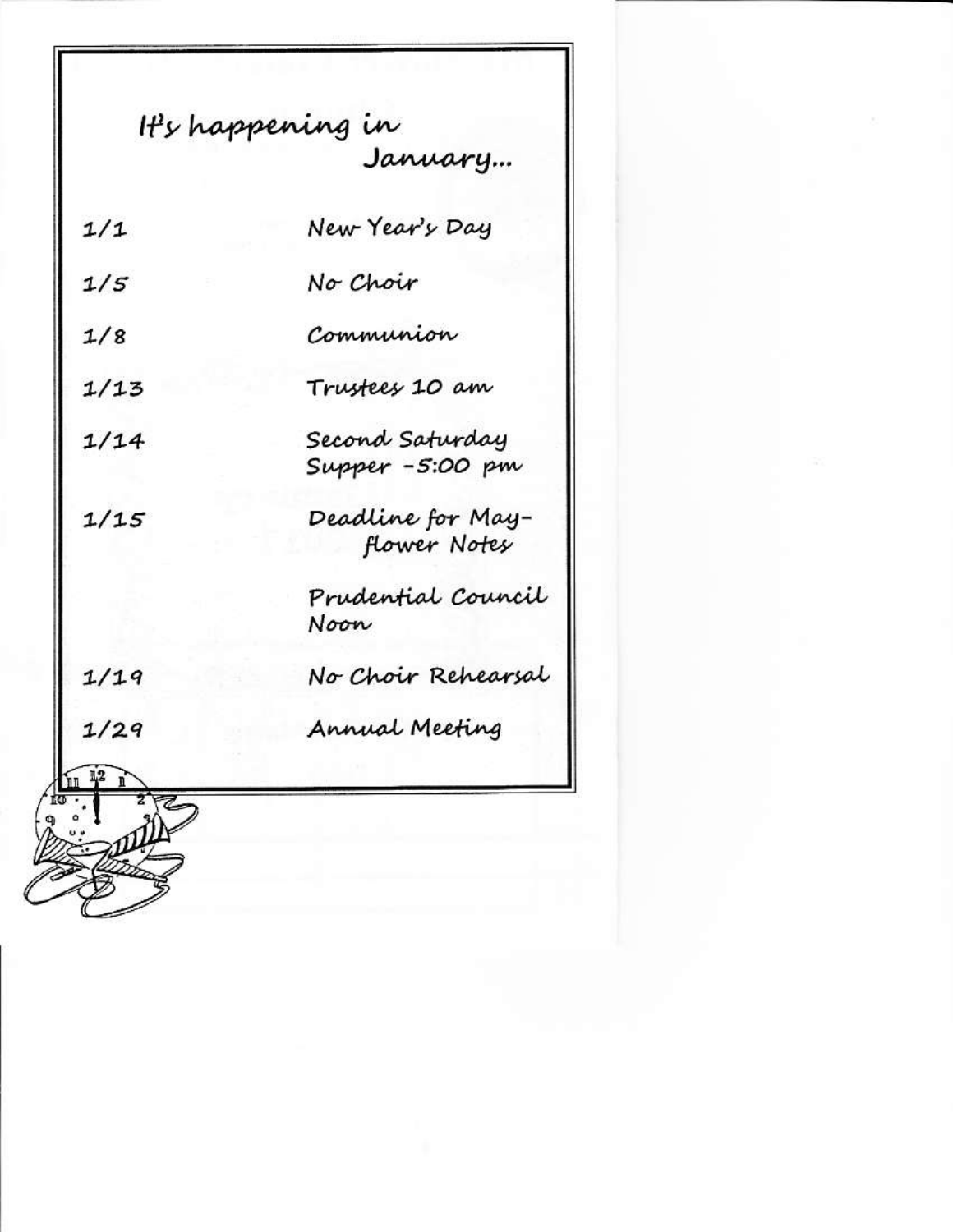From The Pastor's Desk



A New Wonderful Year

Each year, as I am writing the Mayflower Notes article for January (in December), I am reminded of my dad's boss of 50+ years ago. He was a devout Seventh-Day Adventist, who believed the Lord Jesus was returning that year. I forget the year, but all year long he told everyone - and dad discussed it with mom several times (thus I overheard it). On New Year's Eve, returning from a church service with his family, he was killed in a car wreck (a few minutes before midnight). While his "prophecy" was not true for everyone, I guess it did turn out to be correct for him.

Although I am not guaranteed a spot in 2017, I am looking forward to a very blessed year. God Almighty wants His children to have a great, wonderful year. In Jeremiah 29:11-13 God says to His children, "For I know the plans I have for you," declares the Lord, "plans to prosper you and not to harm you, plans to give you hope and a future. Then you will call on me and come and pray to me, and I will listen to you. You will seek me and find me when you seek me with all your heart."

God's blessings do not arbitrarily fall on us. We place ourselves in position to receive the best of His blessings by 1) communication with Him. Prayer is talking to Him. He talks to us (mainly) through reading His Word, the Bible. 2) Being the person He created us to be – thus bringing our thoughts, attitudes, and behaviors in line with His will; which is also revealed in His Word. 3) Doing what He has called us to do - we all have gifts and abilities to use in Kingdom work. Involvement in the local church and fellowshipping with Christians does help also.

I pray you will have a blessed and wonderful year, and that you will take another step or two towards God's perfect will for you personally. I believe 2017 is going to be a wonderful year for Mayflower Church. I am excited about what God is going to do in us and through us this year.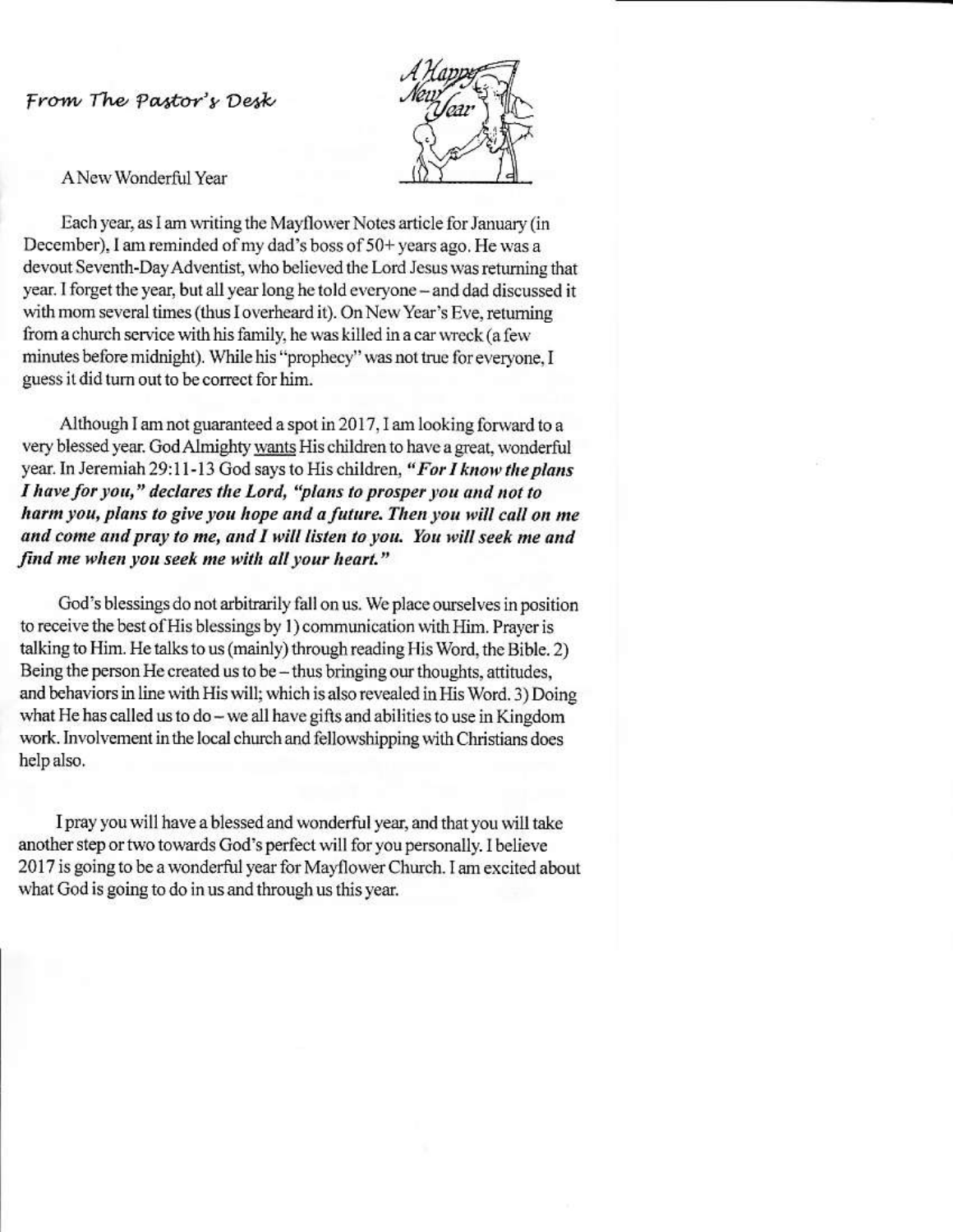**Music Notes** From Barb Fuller



Our recessional hymn for January 1st, 2017 will be "All Beautiful the March of Days", #456 in our Pilgrim Hymnal, whose words were written by Frances W. Wile around 1907. This is not a hymn we sing often at Mayflower because it is specific to the season of winter.

O'er white expanses sparkling pure The radiant morns unfold; The solemn splendor of the night Burn brighter through the cold. Life mounts in every throbbing vein, Love deepens round the hearth, And clearer sounds the angel hymn, "Good will to men on earth."

What is interesting is that directly across the page from "All Beautiful the March of Days" in our hymnal are words of a hymn called "The Summer Days Are Come Again" which is sung to the same tune of FOREST GREEN, a traditional English melody arranged by Ralph Vaughan Williams. The words to that hymn were written by Samuel Longfellow. Both hymns have lovely sentiments that reflect the seasons they represent and the beauty that God has created

The summer days are come again; The birds are on the wing; God's praises, in their loving strain, Unconsciously they sing. We know who giveth all the good That doth our cup o'erbrim; For summer joy in field and wood We lift our song to him.

My wish for you is this coming year is that you are comforted and inspired by hymns such as "All Beautiful the March of Days" and that no matter what season you are in, you feel God's presence. Happy New Year.



Mayflower Heat<br>Fund<br>Our savings account for a new heating system continues to grow. Thank you!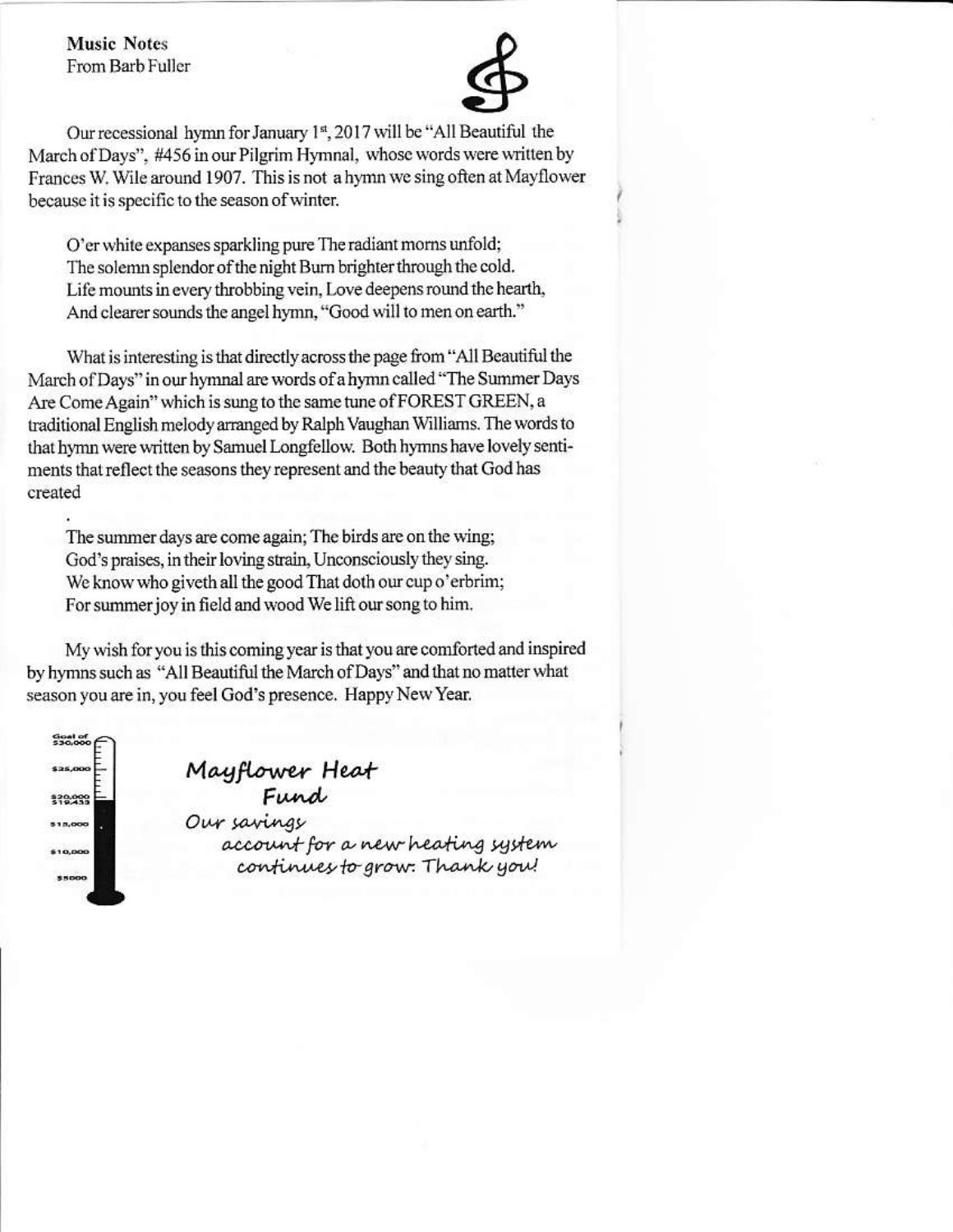## The Gold Wrapping Paper -An Inspirational Short Christmas Story

Once upon a time, there was a man who worked very hard just to keep food on the table for his family. This particular year a few days before Christmas, he punished his little five-year-old daughter after learning that she had used up the family's only roll of expensive gold wrapping paper.

As money was tight, he became even more upset when on Christmas Eve he saw that the child had used all of the expensive gold paper to decorate one shoebox she had put under the Christmas tree. He also was concerned about where she had gotten money to buy what was in the shoebox.

Nevertheless, the next morning the little girl, filled with excitement, brought the gift box to her father and said, "This is for you, Daddy!"

As he opened the box, the father was embarrassed by his earlier overreaction, now regretting how he had punished her.

But when he opened the shoebox, he found it was empty and again his anger flared. "Don't you know, young lady," he said harshly, "when you give someone a present, there's supposed to be something inside the package!"

The little girl looked up at him with sad tears rolling from her eyes and whispered: "Daddy, it's not empty. I blew kisses into it until it was all full."

The father was crushed. He fell on his knees and put his arms around his precious little girl. He begged her to forgive him for his unnecessary anger.

An accident took the life of the child only a short time later. It is told that the father kept this little gold box by his bed for all the years of his life. Whenever he was discouraged or faced difficult problems, he would open the box, take out an imaginary kiss, and remember the love of this beautiful child who had put it there.

In a very real sense, each of us has been given an invisible golden box filled with unconditional love and kisses from our children, family, friends and God. There is no more precious possession anyone could hold.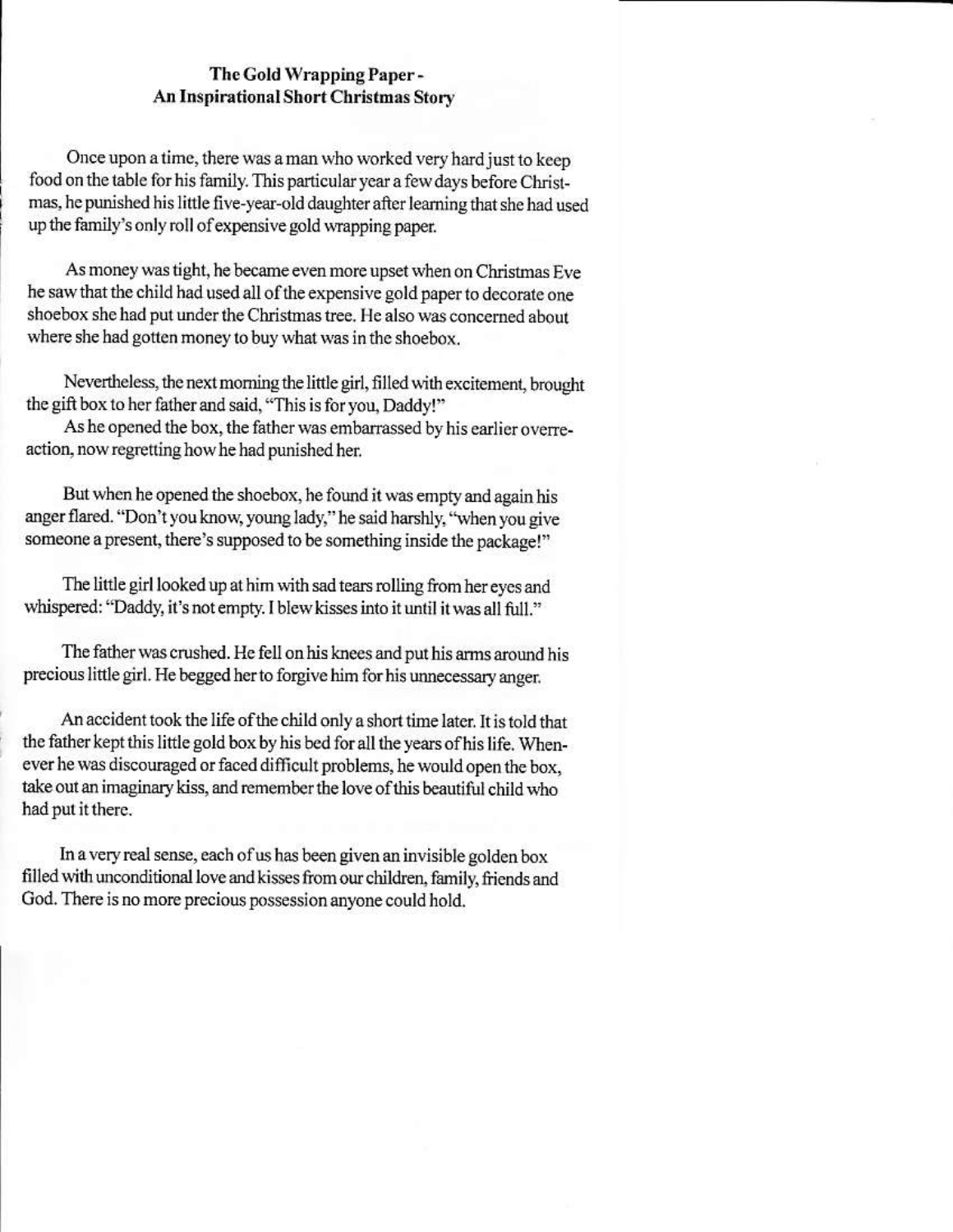## **Mayflower Financial News**

Our November Second Saturday Supper was a sell-out, with a recordpreaking profit of \$867, which was made possible by the increase in the number of servings from 106 to 114 and the ticket price increase from \$8 to \$9 this fall.

Major plumbing expenses in late October and early November involved replacement of the sink, faucet, and disposal in the downstairs kitchen and replacement of the toilet in the upstairs men's restroom. This work performed by Shields & Sons totalled \$1944.

21 pledges were received for 2017, totalling \$49,244, an increase of \$1140 over 2016. THANK YOU !!

The following is a summary of our finances as of November 30:

| Income:                       | S<br>7,632.11 |  |
|-------------------------------|---------------|--|
| Expenses:                     | 5,115.31      |  |
|                               | 2,516.80      |  |
| YTD for Eleven Months:        |               |  |
| Income:                       | \$89,681.47   |  |
| Expenses:                     | 63,597.00     |  |
|                               | \$26,084.47   |  |
| Fund Balances:                |               |  |
| Checking:                     | \$15,264.66   |  |
| <b>Bequest Funds Savings:</b> | 26.019.35     |  |
| Heat Fund Savings:            | 18,334.36     |  |
| Memorial Fund CD:             | 5,499.43      |  |
| Savings CD:                   | 22.315.05     |  |
|                               | \$87,432.85   |  |
|                               |               |  |

A more detailed report is available in the brochure rack near the church office.

- Linda Wheeler, Treasurer